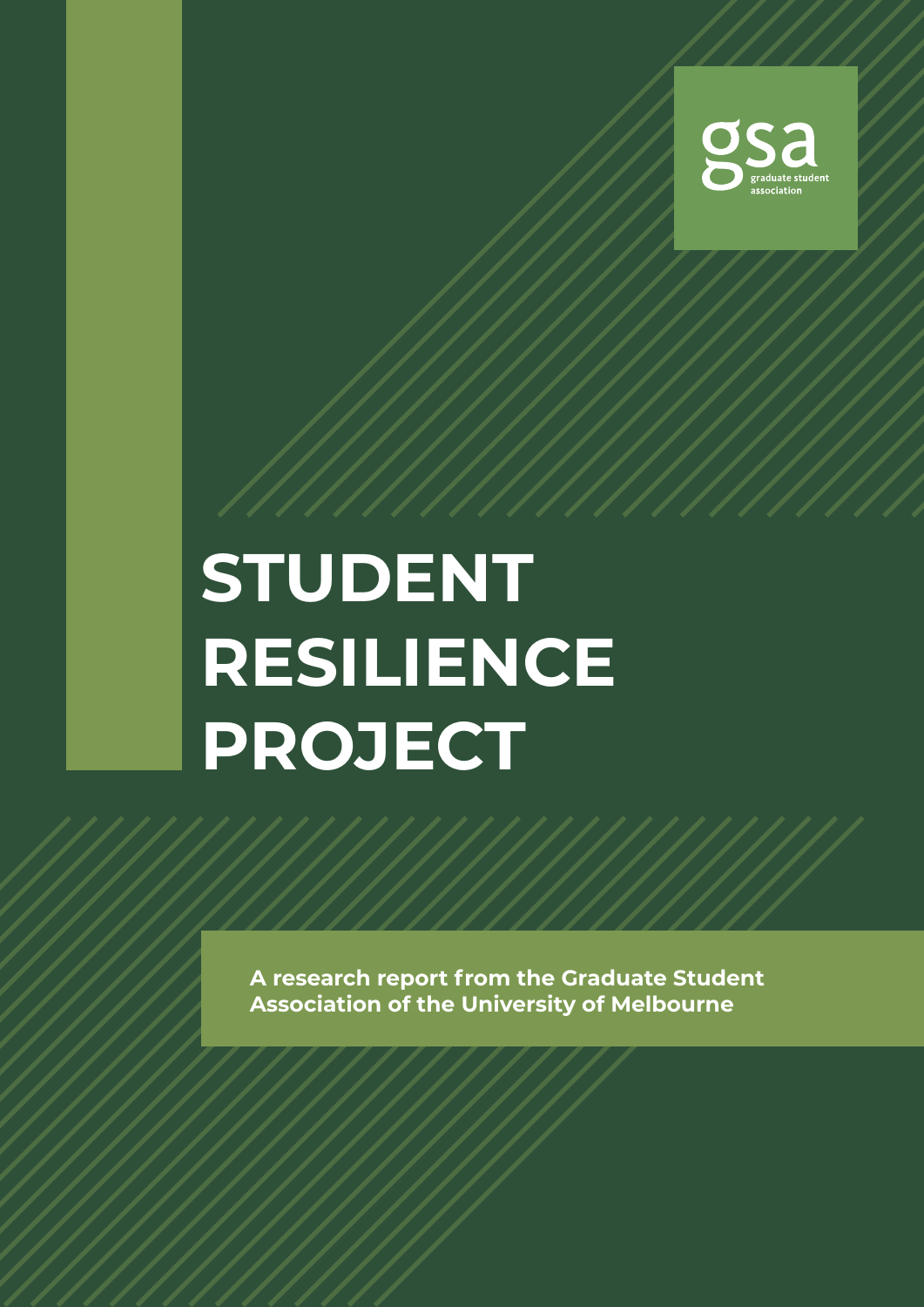Thank you Rachna Muddagouni, GSA CEO Natasha Abrahams, GSA Senior Policy Coordinator Ally Phillipou, GSA Graduate Representation Officer GSA Council members Steering committee members: Fia Hamid-Walker, Vinu Geesara Gunetilleke, Hiruni Walimunige, Mia Zentari, Ruby Gardner-Russell and Catherine Allingham Student survey participants

Report Edited Elissa Hill

Layout and Design Vivien Bong, GSA Graduate Graphic Design Officer

Funded by University of Melbourne SSAF program © Graduate Student Association University of Melbourne 2021

### **[Executive summary](#page-2-0) [4](#page-2-0)**

[Summary of main findings](#page-2-0) and the state of the state of the state of the state of the state of the state of the state of the state of the state of the state of the state of the state of the state of the state of the state o

### [Recommendations](#page-2-0) [5](#page-2-0)

[Recommendations for GSA](#page-2-0) [5](#page-2-0)

[Recommendations for University of Melbourne](#page-2-0) [5](#page-2-0) and 1999 and 1999 and 1999 5

### **[About the Student Resilience Project](#page-3-0) [6](#page-3-0)**

### **[Literature Review](#page-3-0) [7](#page-3-0)**

[Mental health and wellbeing of graduate students](#page-3-0) **[7](#page-3-0)** and  $\alpha$  7

[Defining resilience](#page-3-0) [7](#page-3-0)

[Resilience in university student populations](#page-4-0) [8](#page-4-0)

### **[Method](#page-5-0) [10](#page-5-0)**

[Survey design](#page-5-0) [10](#page-5-0)

[Recruitment](#page-5-0) [10](#page-5-0) and 10 and 10 and 10 and 10 and 10 and 10 and 10 and 10 and 10 and 10 and 10 and 10 and 10 and 10 and 10 and 10 and 10 and 10 and 10 and 10 and 10 and 10 and 10 and 10 and 10 and 10 and 10 and 10 and 10 and

[Qualitative and quantitative methods](#page-5-0) [10](#page-5-0)

### **[Findings](#page-5-0) [11](#page-5-0)**

[Demographics](#page-5-0) and the contract of the contract of the contract of the contract of the contract of the contract of the contract of the contract of the contract of the contract of the contract of the contract of the contract

[Emotional wellbeing](#page-6-0) [13](#page-6-0)

[Mental health](#page-6-0) [13](#page-6-0)

[Access to services](#page-7-0) and the services of the services of the services of the services of the services of the services of the services of the services of the services of the services of the services of the services of the ser

[Service quality](#page-8-0) and the service quality of the service quality of the service quality of the service of the service of the service of the service of the service of the service of the service of the service of the service o

[Social wellbeing](#page-8-0) [17](#page-8-0)

[Feeling valued](#page-8-0) and the state of the state of the state of the state of the state of the state of the state of the state of the state of the state of the state of the state of the state of the state of the state of the stat

[Campus connectedness](#page-8-0) [17](#page-8-0)

### [Employability](#page-9-0) [18](#page-9-0)

[Impacts of Covid-19](#page-9-0) **[19](#page-9-0)** 

[Graduate researchers](#page-10-0) [21](#page-10-0)

[Coursework students](#page-10-0) [21](#page-10-0)

### **[Recommendations](#page-11-0) [23](#page-11-0)**

[Recommendations for GSA](#page-11-0) [23](#page-11-0)

[Recommendations for University of Melbourne](#page-11-0) [23](#page-11-0)

### **[References](#page-12-0) [25](#page-12-0)**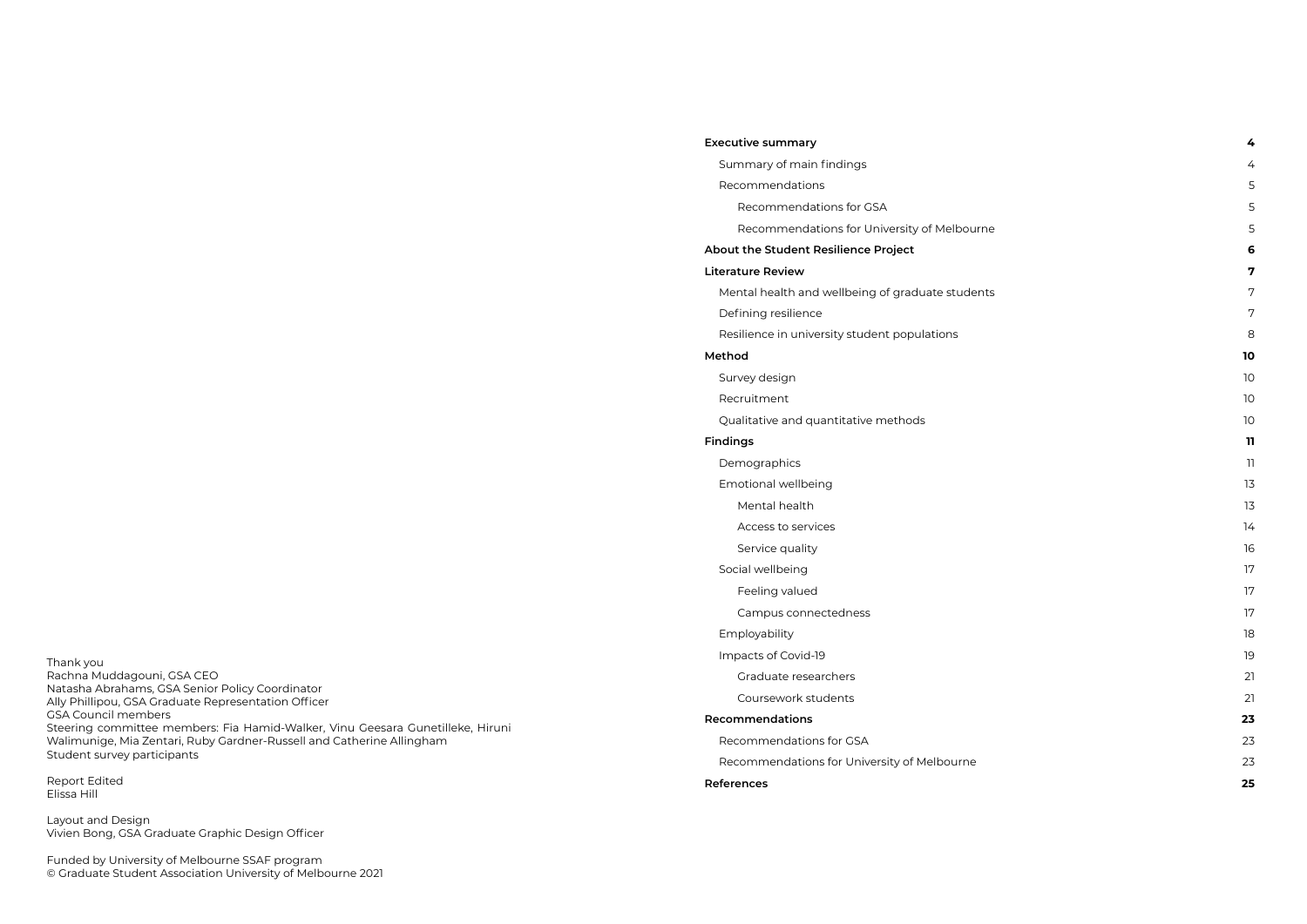The Graduate Student Association (GSA) is the independent representative organisation for all graduate coursework and research students at the University of Melbourne. We are led by an elected Council of 15 graduate students and, on behalf of over 30,000 constituents, we represent graduate student interests to the University and wider community. We provide facilities and services, deliver events and activities to promote graduate student community and academic excellence, and support 149 affiliated graduate student groups (Grad Groups).

As part of its 25-year celebrations in 2019, GSA developed a strategic plan for 2020–25. GSA's vision is for inclusive, empowered graduate student communities that achieve meaningful and holistic university experiences. Our objectives are to achieve and support representation, academic support, transition to work, engaged and healthy communities, and organisational sustainability.

To support graduate students' health and wellbeing, and ensure student input in developing our programs, the 2019 GSA Council committed to undertake the Student Resilience Project. This was an action research project to gauge the wellbeing and resilience of graduate students at the University of Melbourne and to recommend actions to support students in managing the challenges of graduate life. The recommendations will also inform our engagement with the University's Student Life initiative.

During this project, the Covid-19 pandemic occurred and teaching activities moved from on-campus to online delivery. We extended the scope of this project to investigate the impact of Covid-19 on graduate students.

### **Summary of main findings**

GSA undertook the Student Resilience Project to better understand graduate students' emotional, physical and social wellbeing at the University of Melbourne.

### Main findings:

Being able to access support services is an important aspect of resilience, however, students reported difficulties with waiting lists, navigating bureaucracy and suitability of services.

Students were impacted by difficulties in accessing mental health support and insufficiency of services to meet their needs.

Some students do not feel valued as members of the University community and do not feel connected to the University. This negatively impacts their student experience.

Most students had their studies impacted by the Covid-19 pandemic, including through changes to their study mode, stress, financial difficulties, health issues and housing instability.

The Covid-19 pandemic has exacerbated existing issues around accessing support, communication and campus connectedness.

### **Recommendations**

# <span id="page-2-0"></span>**Executive summary**

### *Recommendations for GSA*

GSA should work with students, including international students, to increase awareness and accessibility of counselling.

GSA should continue to host events to provide opportunities for graduate students to form social connections.

GSA should continue to facilitate student-led opportunities to form social connections through Grad Groups.

GSA should support students' employability by offering leadership training, leadership opportunities and volunteering opportunities.

### *Recommendations for University of Melbourne*

The University should introduce a whole-of-institution approach to student mental health by:

Participating in the National University Mental Health Framework

Improving training for all student-facing staff to identify and assist students who indicate poor mental health

Improving mental health awareness and literacy among students

Improving access to support services across the University, including reducing counselling waiting lists

Investigating options for long-term psychological support for students

Undertaking a student evaluation of Student Equity and Disability Support to ensure students' needs are met

Deliver extension and special consideration processes that are student-centred, rather than punitive. This should include ongoing special consideration for student parents.

Addressing institutional structural issues that can affect student wellbeing.

The University should make improvements to students' social wellbeing by:

Providing spaces for informal socialisation across the University

Supporting student associations to deliver student-led social and extracurricular opportunities

Providing occasional childcare on campus to support students with young children to get involved in the University community

Applying a holistic approach to graduate student life.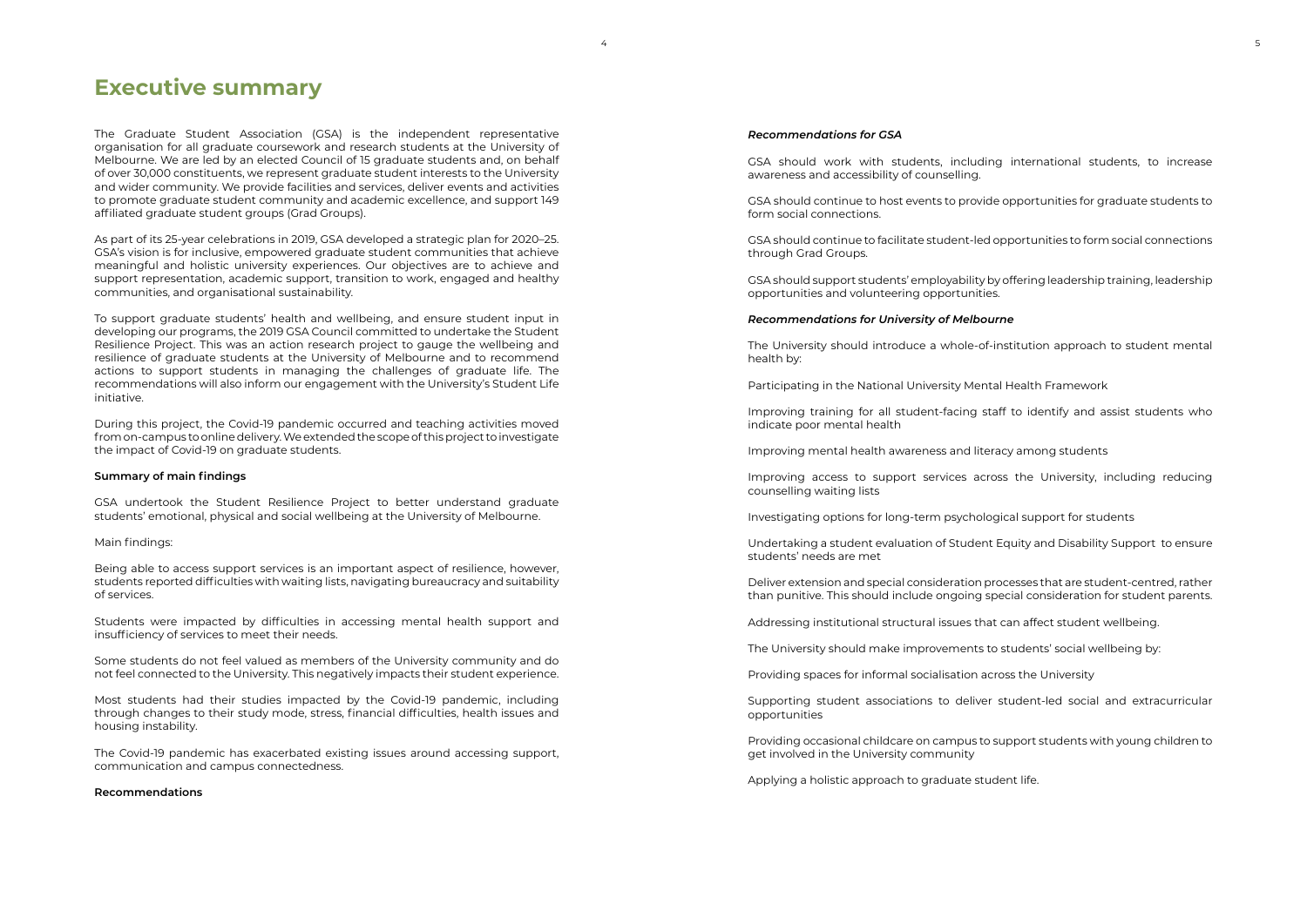The objective of the Student Resilience Project was to develop a better understanding of factors that impact graduate student wellbeing and support students to succeed in their studies and their transition to work. As an action research project, it aimed to gauge the wellbeing and resilience of graduate students at the University of Melbourne and to recommend actions to support students in managing the challenges of graduate life.

This project was spearheaded by GSA Council and overseen by the Student Resilience Project Steering Committee. The steering committee provided strategic advice and support to meet project outcomes. We acknowledge the contributions of past and current steering committee members: Fia Hamid-Walker, Vinu Geesara Gunetilleke, Hiruni Walimunige, Mia Zentari, Ruby Gardner-Russell and Catherine Allingham. We also thank GSA CEO Rachna Muddagouni for ongoing guidance and support.

# <span id="page-3-0"></span>**About the Student Resilience Project**

### **Mental health and wellbeing of graduate students**

There has been increasing awareness in the last decade that university students face unique mental health risks. Stallman (2011; 2016) found that 84 per cent of Australian university students report experiencing elevated psychological distress levels, with 60 per cent rising to a clinical level.

A survey by the University of Melbourne (2020) highlighted student health and wellbeing concerns. The survey, conducted prior to the 2020 pandemic, found that one in three students experienced stressors at university and that poor mental health is associated with reduced academic results. Almost half reported symptoms of depression within a two-week period and approximately one-quarter reported symptoms of anxiety. They also found that two-thirds of domestic students and less than half of international students knew of the University's counselling service.

Graduate research students face specific challenges as a direct result of their studies. A recent Australian study of PhD students, found that this population experiences higher levels of stress, depression and anxiety compared to the general population from their age groups (Barry, Woods, Warnecke, Stirling & Martin 2018). Environmental challenges encountered by doctoral students are like those of other research and higher education workers, according to a comprehensive literature review from the United Kingdom (Guthrie, Lichten, van Belle, Ball, Knack & Hofman 2017). A high expectation of work output, competing home-life obligations, a lack of autonomy, poor supervision and exclusion from institutional decision making were associated with common mental health issues experienced by doctoral students. There is a gap in the literature in exploring graduate coursework students incidences of mental health issues.

Concerningly, the counselling capacity and per-student allowances of Victorian universities, including the University of Melbourne, is insufficient to accommodate students' needs (CAPA 2019). As more people than ever access higher education, there is an increased need to provide support for students, and identify and address factors that detract from wellbeing.

### **Defining resilience**

Developing personal resilience is a key intervention to prevent and manage students' mental health challenges. Personal resilience is thought to insulate against the impact of mental health risk factors caused by being a student.

Resilience is a personality characteristic, referring to a person's ability to overcome difficulties and adapt to their environment (Pidgeon, Rowe, Stapleton, Magyar & Lo 2014). Recent studies on resilience among higher education students conceptualise resilience as an attribute that may be developed over time, rather than a fixed trait (ATN 2018). Furthermore, developing personal resilience may be considered an outcome of a university education (Holdsworth, Turner & Scott-Young 2018). Resilience is predicted by self-esteem and previous exposure to stressful events and inversely predicted by avoidance and anxiety in parental relationships (Robbins, Kaye & Catling 2018).

# **Literature review**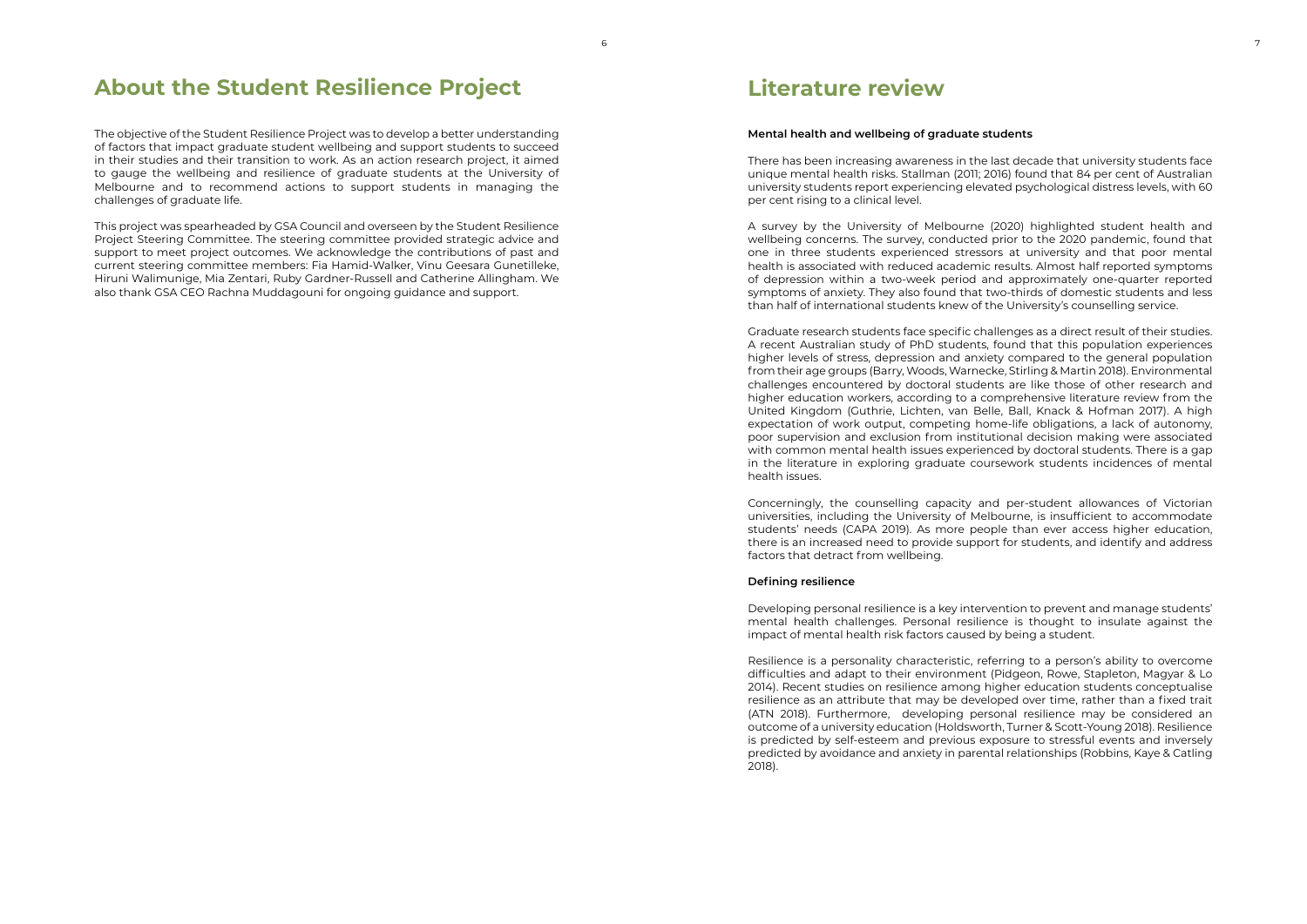<span id="page-4-0"></span>While emphasising the importance of resilience, it must be acknowledged that students need to be supported by services and resources. Resilience building exercises and interventions cannot be used to supplant insufficient resourcing. As such, resilience may also involve being capable of utilising available resources (ATN 2018).

### **Resilience in university student populations**

Developing personal resilience scaffolds students' completion and success in their studies. For many students, self-directed learning is a challenging experience. Students may also manage responsibilities outside of university. This presents an additional challenge during adverse circumstances such as the current Covid-19 pandemic.

Mindfulness is often cited as an intervention to foster greater resilience. Mindfulness is the act of feeling present in the current moment, and may be practiced using meditation exercises. In largely undergraduate populations, it has been found that resilience correlates with level of mindfulness (McGillivray & Pidgeon 2015; Pidgeon & Pickett 2017). Some institutions have delivered interventions, including mindfulness training, meditation and yoga, to improve graduate students' wellbeing. However, few interventions have been evaluated for effectiveness in the graduate student population (Barry, Woods, Warnecke, Stirling & Martin 2018; Mackie & Bates 2019) and they tend to be poorly aligned to addressing known risk factors (Mackie & Bates 2019). A recent randomised controlled trial at the University of Tasmania addressed this gap in the literature by evaluating the impact of mindfulness practice for doctoral students (Barry, Woods, Martin, Stirling & Warnecke 2019). The authors found reduced depression scores in the group of graduate researchers assigned to mindfulness practice, though they noted that policy and cultural change are needed to improve outcomes in this cohort. Mindfulness training may be one tool available to institutions to support their students but this must occur with actions to address environmental factors that detract from students' wellbeing.

Several studies indicate the importance of social connection in fostering resilience in university student populations. The first significant study into university student resilience was conducted in 2014 (Pidgeon, Rowe, Stapleton, Magyar & Lo 2014). The authors assert that to successfully transition to university an individual not only requires resilience but also perceived social support from friends and family, feeling connected to the university and peer connectedness. They surveyed students from three universities: Bond University (an Australian private university), the University of Florida and the University of Hong King. They found that resilience is correlated positively to students' social support and campus connectedness, and inversely to psychological distress. They did not find significant differences across the three universities in the study. The correlations to social support and campus connectedness are of interest to GSA as we provide regular social engagement and a sense of belonging to the University's sizeable graduate student cohort.

An exploratory study of university student resilience was conducted by the Australian Technology Network of Universities (2018). They developed a program for university staff to create a shared concept of resilience and action plans to embed strategies to enhance student resilience. This resulted in changes to the curriculum and cocurricular programs. For example, staff in the School of Occupational Therapy at Curtin University implemented scaffolding within their curriculum, including resubmission of

failed assignments for first year students and the introduction of verbal examinations based on clinical work for final year students (ATN 2018).

Social resources are a significant source of support for student wellbeing, with a UK study showing that loneliness is the strongest predictor of distress in undergraduate students (McIntyre, Worsley, Corcoran, Harrison Woods & Bentall 2018). The social development opportunities offered by university clubs and societies may contribute to students' resilience and wellbeing (Holdsworth, Turner & Scott-Young 2018). Structured social interaction is particularly important for graduate research students. A study of PhD student wellbeing in Finland found that the sense of belonging in a community of scholars is a key component of wellbeing (Stubb, Pyhältö & Lonka 2011). The authors noted the importance of peer groups, particularly from within disciplinary bounds, as a support system and source of skill building. Student organisations such as GSA and its affiliated Grad Groups, have an important role in providing services and activities that support students' wellbeing.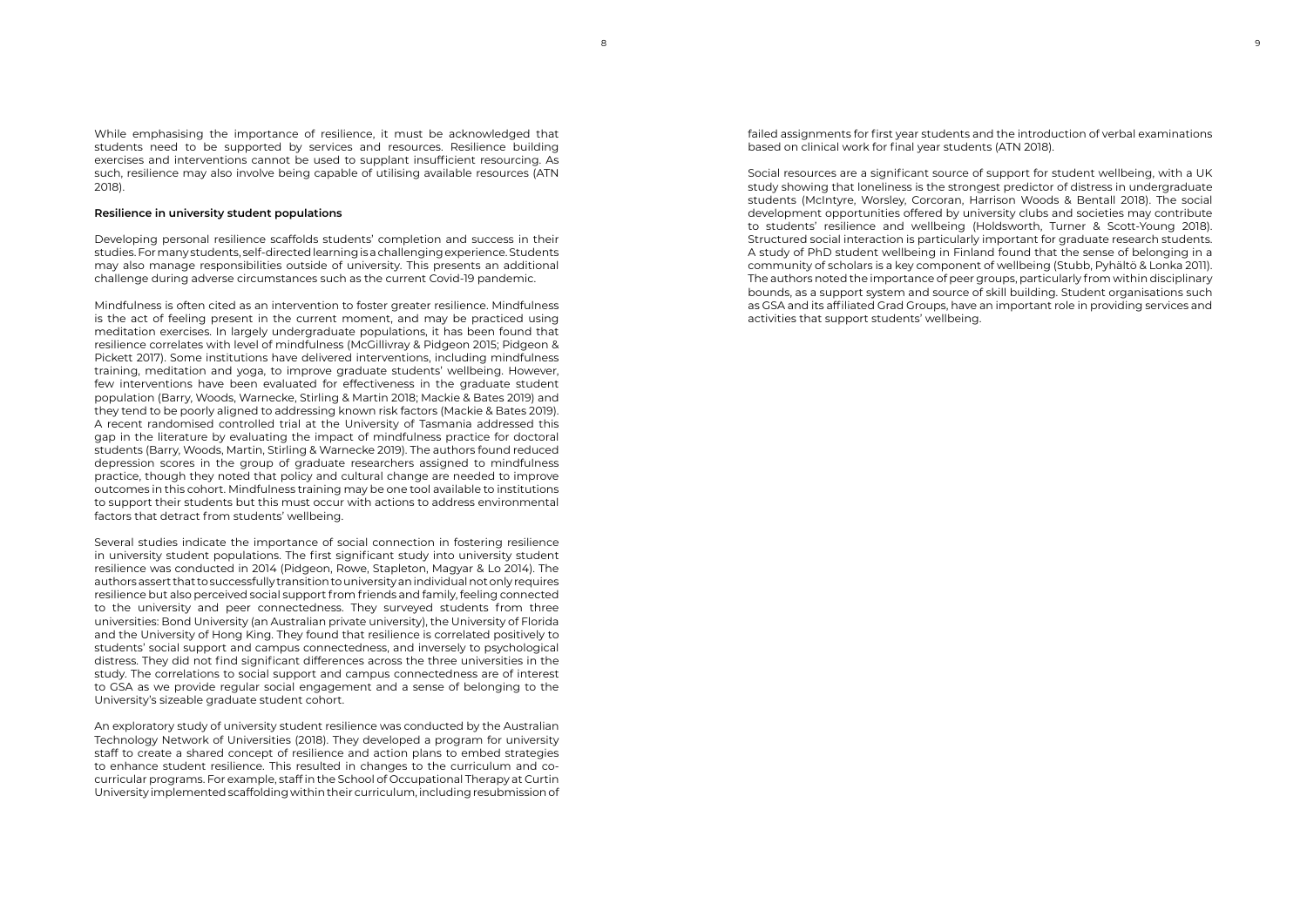### **Survey design**

We conducted a survey through Qualtrics to understand graduate student wellbeing and access to support services. The survey questions were split into five topics: demographics, University services, campus connectedness, impacts of Covid-19 and open comment. The survey was designed to take 10 to 15 minutes to complete.

Several questions were adapted from existing research on student resilience, particularly from the survey used by Pidgeon, Rowe, Stapleton, Magyar and Lo (2014) who correlated campus connectedness to student resilience. A question on stress level was included, as a study by Eckberg, Pidgeon and Magyar (2017) found that perceived stress levels are the most significant indicator of depression symptoms. These questions allowed us to understand student resilience without asking overly invasive questions.

### **Recruitment**

The survey was open from 30 June until 17 August 2020. It was advertised to graduate students at the University of Melbourne through GSA newsletters and social media channels, University newsletters and the University online noticeboard. Fifty randomly selected participants won a \$20 supermarket voucher as a prize for taking part. We received 636 complete survey responses.

### **Qualitative and quantitative methods**

Survey responses were managed and analysed using the software SPSS (for quantitative analysis), NVivo and Excel.

# <span id="page-5-0"></span>**Method**

### **Demographics**

While we have noted the number of domestic and international students below, the statistics listed are for all graduate survey participants unless otherwise specified.

# **Findings**

**Ages of the respondents**









*Figure 1. Age profile of survey respondents.*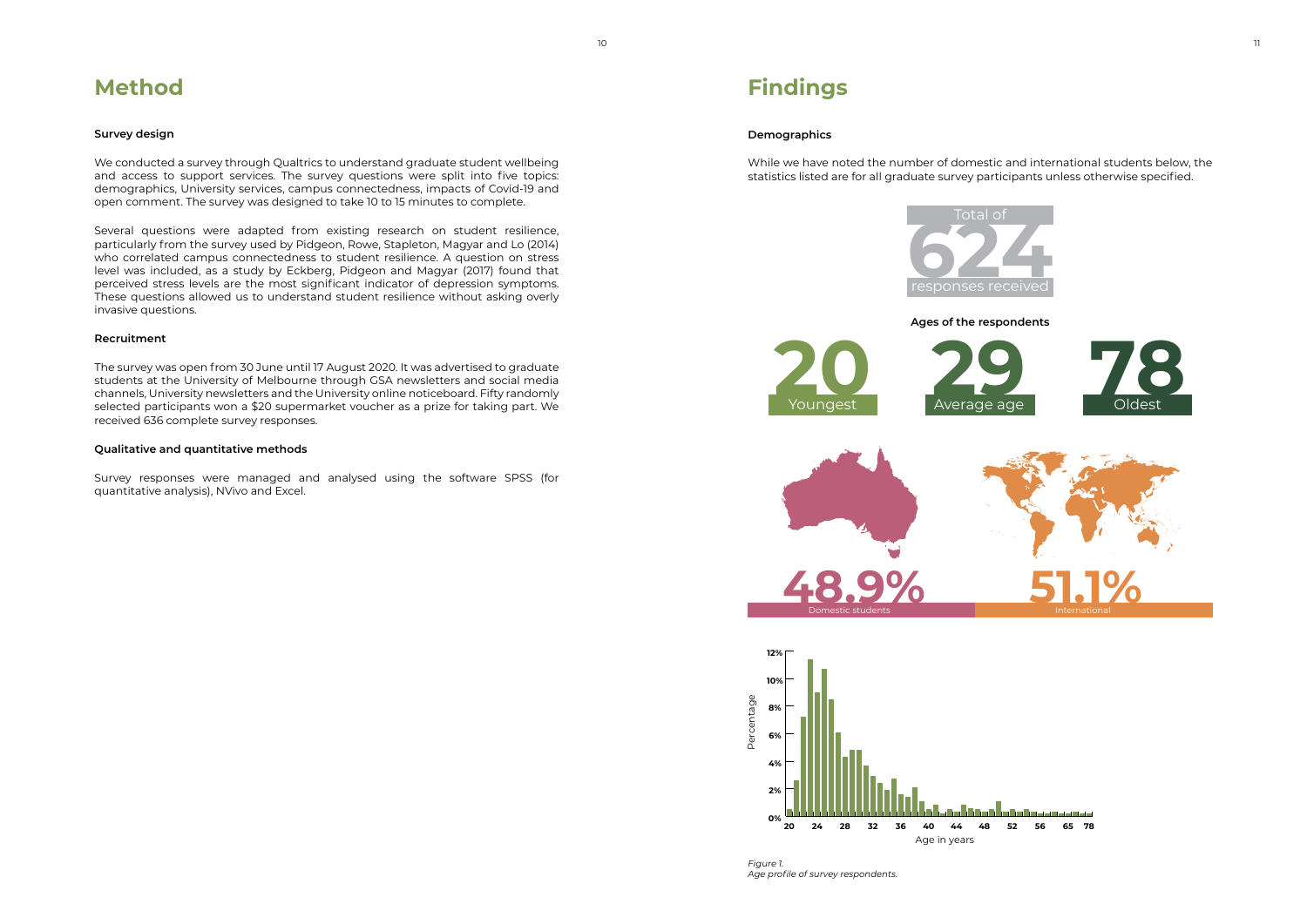*Figure 2. Faculties of survey respondents.*

<span id="page-6-0"></span>



**Course type**

*Figure 3. Course type of survey respondents.*

### **Emotional wellbeing**

### *Mental health*

Mental health is a concern for the graduate student cohort. Nearly 90 per cent of respondents stated their studies were affected by stress levels this year. Mental health is an important aspect of engaged and healthy communities and more can be done to offer support preventatively and proactively. Wellbeing services and mental health support should address the entire University population, rather than approaching mental health difficulties as an isolated issue that places the responsibility on the student to access help.

Many students expressed a desire for adequate, sustainable and proactive support services. Several respondents commented on the need for improved accessibility of counselling, particularly for international students and high-risk students. Other suggestions included:

- Access to bulk-billing psychologists
- Additional counselling appointments
- More mental health and wellbeing webinars and workshops
- Wellbeing services
- Support groups
- Regular mental health check-ins for all students
- Holistic health assessments.

Some students commented that the University has a responsibility to ensure their wellbeing and provide sufficientsupport:

*"The University's failure to provide adequate, clear and timely support has directly contributed to the deterioration of my mental health."*

*"There needs to be more rigorous mental health services provided through the University. Counselling and Psychological Services are a short-term service only and offer no real support for students struggling with mental health issues such as anxiety and depression, which can often be lifelong conditions requiring mental health support and are further extremely exacerbated by the PhD experience at UniMelb."*

There is a need for preventative wellbeing strategies to support students, as this student indicates:

*"Support is available when you need it but there aren't enough preventive wellbeing services that the University provides before issues get to the severer stages requiring counselling or campus security."*

12 and the contract of the contract of the contract of the contract of the contract of the contract of the contract of the contract of the contract of the contract of the contract of the contract of the contract of the con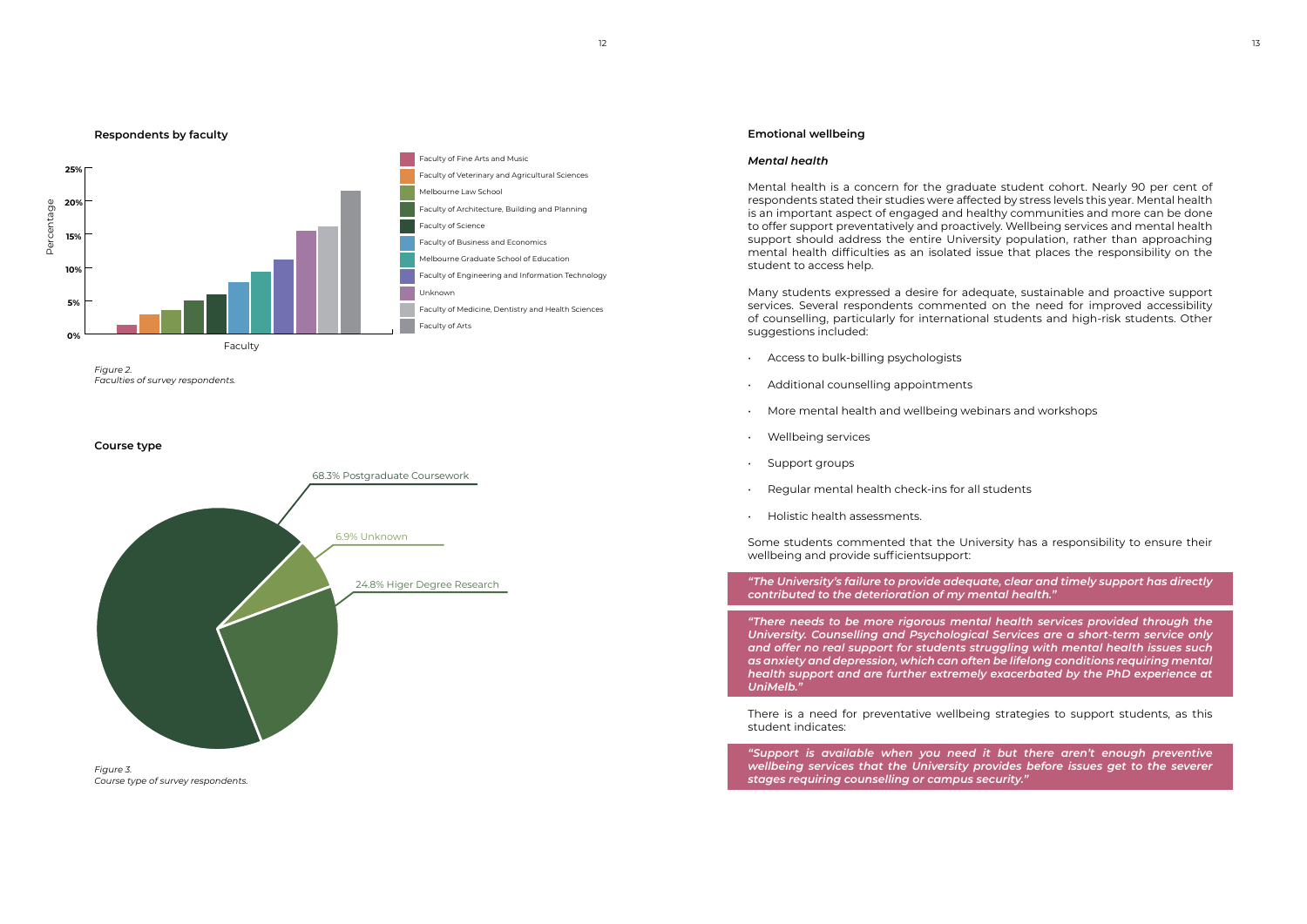<span id="page-7-0"></span>A lack of clarity on how to access services is also an issue:

*"Sometimes, the expectation is that we, as students, are solely responsible for seeking out help – and therefore, may be blamed for not being aware of the best way, or knowing -a- way to do so."*

The need for preventative and adequate support could be better addressed through a University-wide approach. It's vital to improve access to services and refer students to external services as well as to wellbeing and resilience initiatives. As part of a University-wide strategy, there could be mandatory training for student-facing staff to recognise students who need support and to refer them to services.

The recent Productivity Commission Inquiry into Mental Health argues that university counselling services are well-positioned to act as triage for students who need long-term support (Productivity Commission 2020a). The University of Melbourne Counselling and Psychological Services (CAPS), while continuing to offer counselling, could support pathways to appropriate mental healthcare outside the University. This would improve access for groups such as international students, who may need assistance navigating Overseas Student Health Cover and the Australian healthcare system (Productivity Commission 2020a).

Preventative support, and the normalisation of mental health support, could improve the accessibility of services. Several students commented that anxiety is a barrier to accessing support services. Our findings align with the Productivity Commission's statements that some students do not access mental health services due to perceived stigma, while others are unaware of support services on campus (Productivity Commission 2020a).

Some students suggested the ability to anonymously chat with psychologists as a service improvement. Support services must be able to reach students who struggle to ask for help. Online or chat-based counselling options could improve access and anonymity for these groups. This is a cost-effective option for the University to improve support for students.

Better access to mental health services promotes student wellbeing, consequentially improving student life and academic excellence (Clark, Kusevskis-Hayes and Wilkinson 2019 in Productivity Commission 2020a). The need for substantial, long-term and wellresourced support is clear.

### *Access to services*

Support services are a significant aspect of student resilience and wellbeing, enabling engaged and healthy communities. One barrier to accessing services raised by students is awareness of services available. Many students commented on the need for clearer information and marketing of services.

Several responses to a question on additional services the University should offer included services already in place, such as IT help and software, legal services, various health services and library support. This indicates a poor awareness of available services. Students could benefit from improved advertising of these services.



Wait times were another barrier to service accessibility. In improvements to services, two-thirds of students indicated the need for shorter waiting times.

Some students noted the difficulties in booking appointments for CAPS and Student Equity and Disability Support Disability Services:

*"I would definitely love to see additional counselling services too – I have never booked in for an appointment personally but have had so many friends struggle from getting a counselling appointment that I have been deterred from trying to book one myself."*

 *"I am registered with disability services and have an AAP in place. At times it can be really difficult booking an appointment – it can take weeks or even months during busy times, but I try to always plan ahead and book in advance."*

Long waiting times can act as a deterrent for accessing counselling and other support services. Better resourcing of these services and reduced waiting times would support students to access the services they require.

*Figure 4. Respondents' awareness of services.*



**0%**

**20%**

**40%**

**60%**

**100%**

**80%** e

Percentag

ð<br>Q

Faculty

### **Which of the following University services are you aware of?**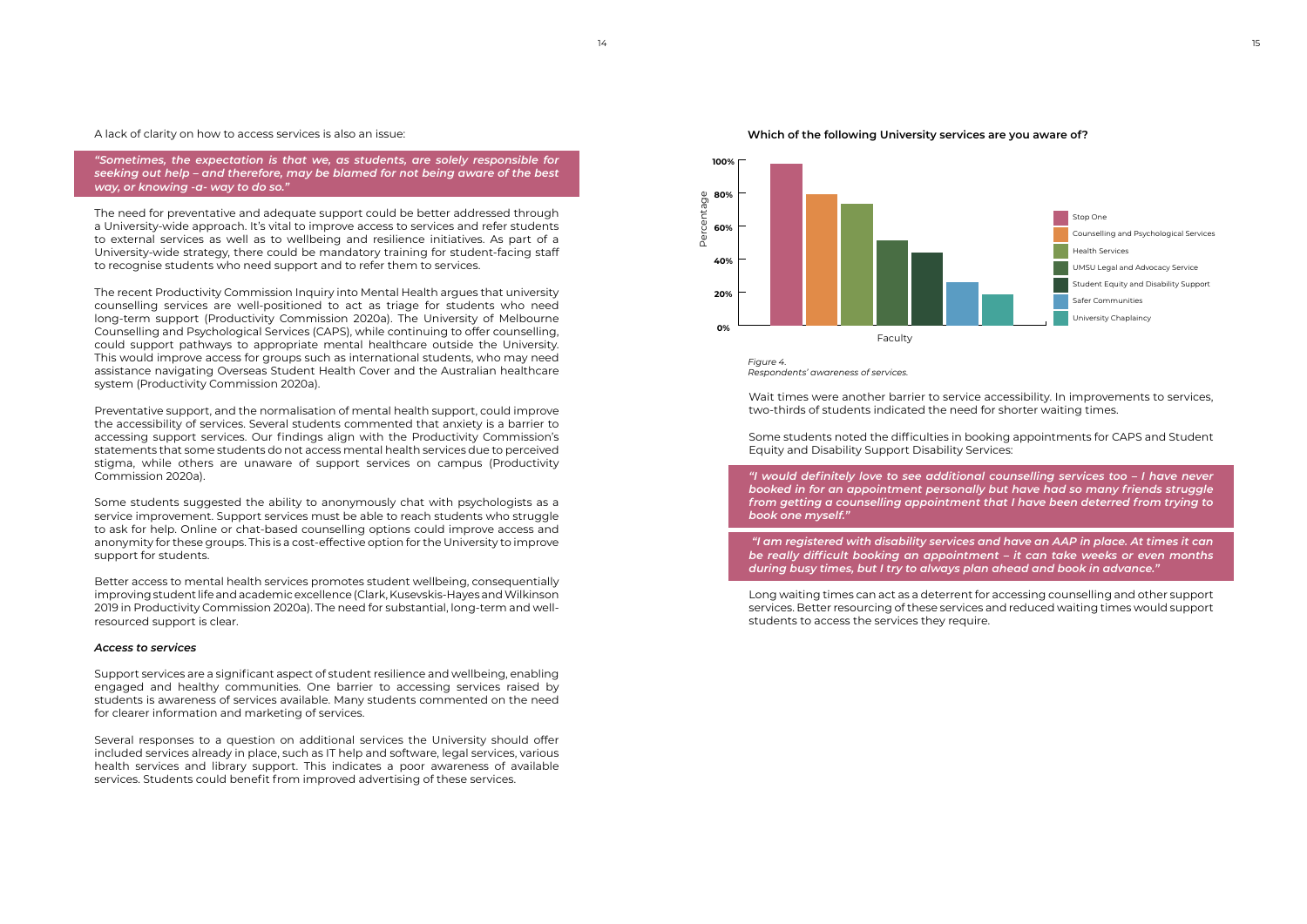### *Service quality*

Service quality across University services was raised repeatedly in the survey. Respondents commented on the need for specific advice, improved staff training and greater empathy from staff. These responses were in relation to Stop 1, CAPS and Student Equity and Disability Support. Students indicated a need for improved course advice, proactive faculty support and improved communication between Stop 1 and faculties. Students experienced difficulties accessing information about their studies through the centralised Stop 1 service. Concerns around the quality of support services are evident in these student responses:

*"I registered with disability services as I have in the past as a carer and an autistic person. I had an appointment and was asked quizzically why I was even there and then told there was nothing they could do to help. She argued the point for an hour and then I left. That was most unsatisfying."*

*"I think it's a moral obligation for the University to inform prospective international students on the lack of support there is from the University."*

<span id="page-8-0"></span>

*Figure 5. Suggestions for University service improvements .*

Respondents raised the need to support the diverse student population. One studentasked for University staff to be trained to work with marginalised groups. Others raised the need for improved services for student parents, international students and students with disabilities. Improvements for student parents include affordable and accessible childcare and occasional childcare. For international students, respondents suggested immigration advice, Australian culture classes and improved support for international students settling in. Respondents called for disability support and case workers for graduate students at the University.

All students need broad-ranging support to participate in the University community. Improving quality and access of support services would promote the University as an inclusive and equitable environment.

### **Service improvements Social wellbeing**

### *Feeling valued*

Feeling like a valued member of the University community is important for a positive student experience. Unfortunately, a sizeable cohort of students reported that they did not feel valued. Over one-quarter of students disagreed or strongly disagreed with the statement "I feel valued as a student at the University of Melbourne". Social inclusion and cohesion are a significant part of engaged and healthy communities.

Some students, including full-fee paying international students, commented that they felt that they were merely a source of revenue for the University. Students felt like they were treated as a number, not as an individual:

*"I do not feel valued by the University. I feel like a number. A source of profit."*

*"Make international students feel like more than just a bank account for the University."*

University is a formative experience for many students and should provide opportunities for students to get involved and feel a part of the community.

For some students, the lack of practical support provided during Covid-19 compounded their feeling of not being valued by the University:

*"The University of Melbourne has been a really difficult place to be for me over the past few years, and this pandemic really confirms how little they care about students. How disconnected and inhuman the place is." (Domestic coursework student)*

There is an opportunity to improve how valued students feel at the University through co-curricular enrichment (non-academic university activities) and accessible, empathetic support services.

### *Campus connectedness*

A sense of community is important to promote engaged and healthy communities. Students who feel a sense of belonging to their institution are more resilient when faced with challenges during their studies (Stubb, Pyhältö & Lonka 2011; Holdsworth, Turner & Scott-Young 2018). Fostering connections to campus has been a challenge at the University of Melbourne, as discussed in the University's Student Life White Paper (Chancellery Academic 2019).

In our survey, 40 per cent of graduate students agreed or strongly agreed with the statement "I feel like I belong at the University of Melbourne". One-quarter of respondents disagreed or strongly disagreed with this statement.

While students may make rewarding connections on a local level, the size and siloed nature of the University does not contribute to a sense of belonging at the University as a whole. As one graduate research student expressed: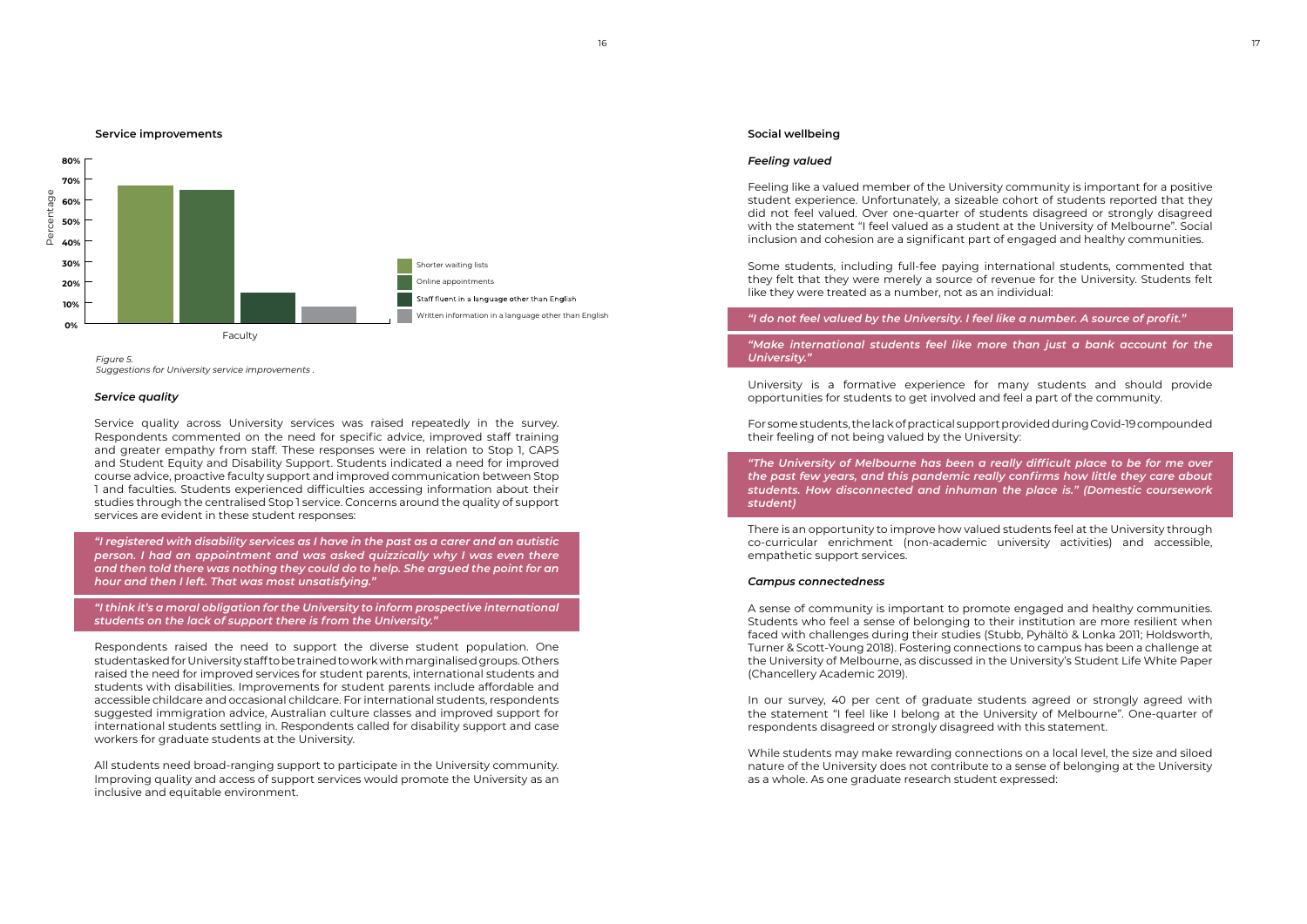| the control of the control of |  |
|-------------------------------|--|
|                               |  |
|                               |  |
|                               |  |
|                               |  |

<span id="page-9-0"></span>*"The University itself is indifferent to me – if it wasn't me they gave this scholarship to, it'd be someone else. The people I know at university value me but the University as an abstract concept is built so it doesn't need to know who I am."*

If a student does not develop relationships within their department or cohort, they may feel disconnected throughout their University journey. Attending a prestigious institution should provide students with the opportunity to learn from, and engage with, experts in their field. Unfortunately, many students do not have this sense of belonging to a community:

*"I've always wanted to do my masters and imagined that I would love it. Not the panic and fear of being an undergrad, it would be lovely, happily learning more about my profession, along with a cohort of other like-minded professionals. Instead it's the opposite, I feel lost and alone and intimidated in all this."*

*"The PhD at UniMelb is designed to isolate students, there has to be actual change in the structure of the PhD for a community feeling to actually happen."*

The comment that isolation is structurally embedded in the PhD program raises concerns. Doctoral students have little recourse or motivation when experiencing isolation if they view it as an intrinsic aspect of the course. Unfortunately, the Student Life White Paper fails to address the graduate student experience or student connectedness in a meaningful way.

This feeling of disconnection was exacerbated by campus closure during Covid-19, with the loss of face-to-face teaching, shared study spaces and in-person events. Students with caring responsibilities, international students and students with disabilities may have experienced additional isolation.

A sense of community and connectedness is an important aspect of the student experience and this must be fostered. Further work must be done to address the sense of community for graduate students. This would improve the inclusive atmosphere at the University.

### **Employability**

Many students experience financial insecurity, which affects overall wellbeing and creates barriers to pursuing academic excellence.

Youth unemployment is a key issue and it is predicted young people will be the most affected by the Covid-19 recession (Productivity Commission 2020b; Borland & Charlton 2020). Students graduating into a recession often experience poor labour market outcomes, which can affect their job quality and income for up to ten years (Productivity Commission 2020b).

In our survey, 59% of respondents who completed their undergraduate degree at the University of Melbourne waited less than a year before starting their graduate course. The most common age of a graduate student at the University is 24. While the goal of the Melbourne Model is for students to seamlessly transition from undergraduate to graduate degrees, for some students this may indicate difficulty entering the workforce.

Graduate students raised their fears around future financial security and their transition to work. Many students had concerns about finding work after completing study:

*"This [loss of casual work], along with uncertainty about the possibility of any future work, has made my financial situation extremely precarious and I am unsure if I will be able to continue paying rent/utilities when my scholarship runs out."*

*"I was also a bit sad that when my PhD finished, and I'd been told to expect a job in my department, it didn't happen because of Covid. Nobody seemed to recognise that as equivalent to a redundancy."*

*"A lot of the stress I am experiencing stems from the uncertainty in my future after the degree has finished."*

*"I'm deeply weighing whether my degree is worth it and how it will affect my employability as I graduate."*

Graduating into a poor job market is a concern for many graduate students. Research students are in difficult positions with diminishing academic opportunities. Alongside declining Federal Government research funding, the casualisation of labour in higher education has contributed to poor job security and career prospects.

Many students called for employability services including careers counselling, employment opportunities for international students, assistance finding jobs and more internship and networking opportunities. The University must effectively address transition to work to improve employability outcomes.

### **Impacts of Covid-19**

The Covid-19 pandemic has significantly changed education and students' lives in 2020. In Semester 1, all teaching was rapidly moved online and campus was closed to most students. Students reported other changes to their courses including cancellation or postponement of conferences, internships, practical classes and data collection.

Yes, some or all of my course has been moved online

Yes, I have been unable to attend a previously planned conference

Yes, my placement or internship has been cancelled / postponed



*Figure 6. Changes to study delivery due to Covid-19.*

Yes, my practical classes (e.g. studios, laboratories) have been cancelled / postponed Yes, my data collection has been cancelled / postponed

No

### **Service improvements**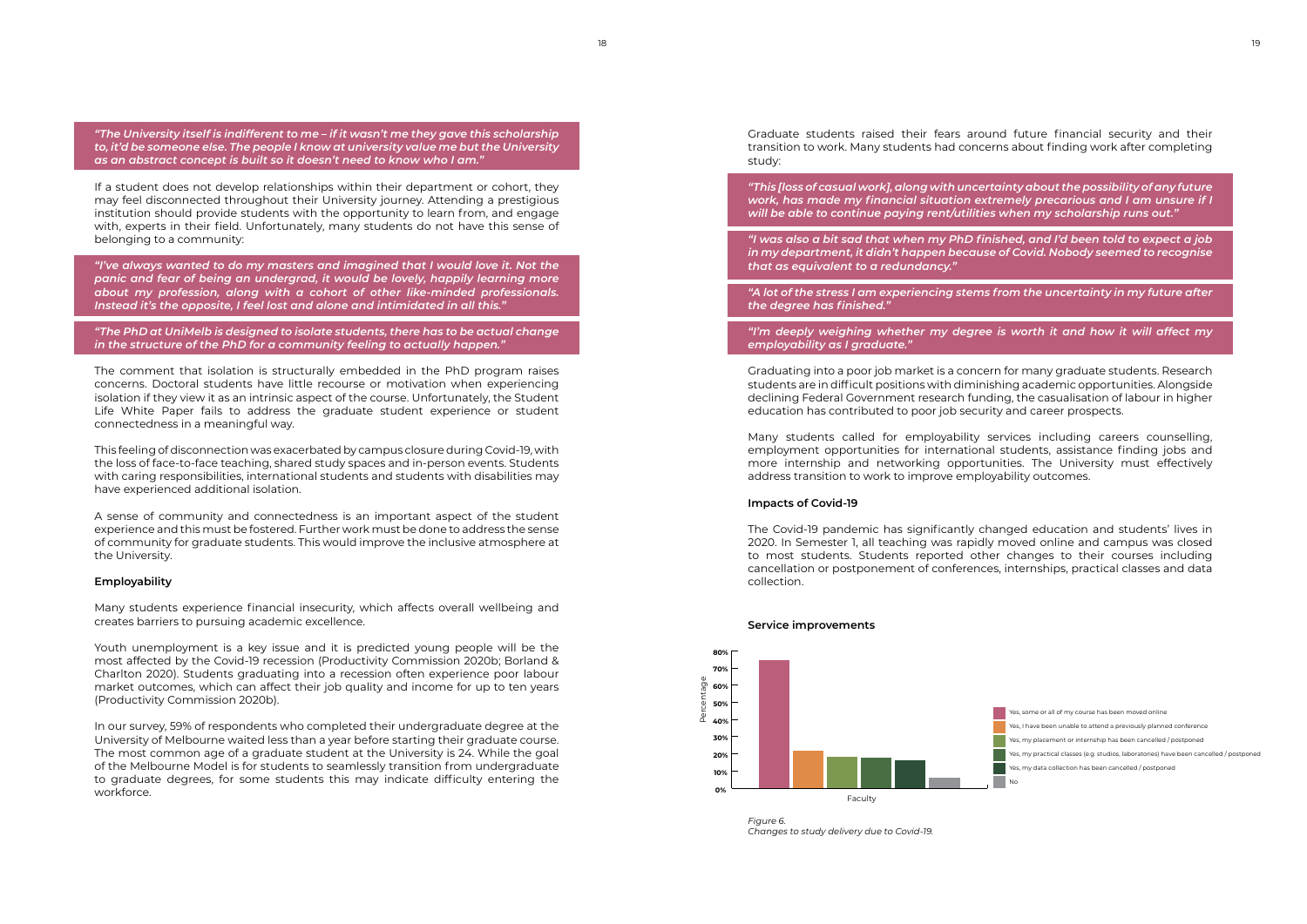<span id="page-10-0"></span>Outside of the University, students have contended with restrictions on movement, difficult economic conditions, and social isolation. These conditions have altered how students engage with their communities and have heightened concerns around transitioning to work. Some students have found online learning difficult and are concerned about their ability to achieve academic excellence. Almost all students reported their studies have been impacted by stress levels. Financial issues, health issues, and housing instability were also common barriers to students' engagement with their studies.

*Figure 7. Impacts of Covid-19 on studies.*



### **Studies impacted by**

### *Graduate researchers*

Graduate researchers highlighted that they received insufficient support in maintaining their candidature during Covid-19. Moreover, many commented on the lack of clarity on what support would be provided. Graduate researchers expressed a desire for extensions, paid leave and flexibility to support their studies.

Some felt their struggles were not even being acknowledged owing to a 'business as usual' approach.

*"We are routinely told to remain productive, and yet are not provided nearly enough (or any) information regarding our future candidatures or funding situations. Our struggles and needs continue to be unaddressed."*

*"The lack of knowledge about the kind of ongoing support we are going to get and without proper acknowledgement from the University regarding how badly we've all been impacted by COVID, it doesn't feel like the University values us or has any invested interest in us beyond how our research may one day benefit them."*

Graduate researchers reported feeling unsupported and undervalued because their struggles weren't acknowledged by the University. The University could improve communication with graduate researchers by expressing empathy and acknowledgement of the difficulties faced during this period.

Stress around university were exacerbated for some students due to caring responsibilities.

*"There has been little acknowledgement of graduate students with caring responsibilities. An automatic extension for PhD students who have children at home due to lockdowns in Melbourne should be granted."*

Balancing providing care with academic responsibilities is difficult for many students and this has only been exacerbated by the 2020 lockdowns. More work must be done to assist students with caring responsibilities to succeed at university.

### *Coursework students*

Coursework students have experienced significant disruptions to their studies due to Covid-19. Key issues that have impacted graduate coursework students include the move to online learning, online exams and changes to placements or internships.

Students have also articulated concerns about the value and quality of online courses. Issues expressed in our survey include poor translation of course content into online learning and the inability to effectively communicate with other students. Reusing old content, such as previous years' recorded lectures, has also been a concern.

Some students commented that teaching staff have been inadequately prepared for the transition to online learning, impacting the value of their courses. For example: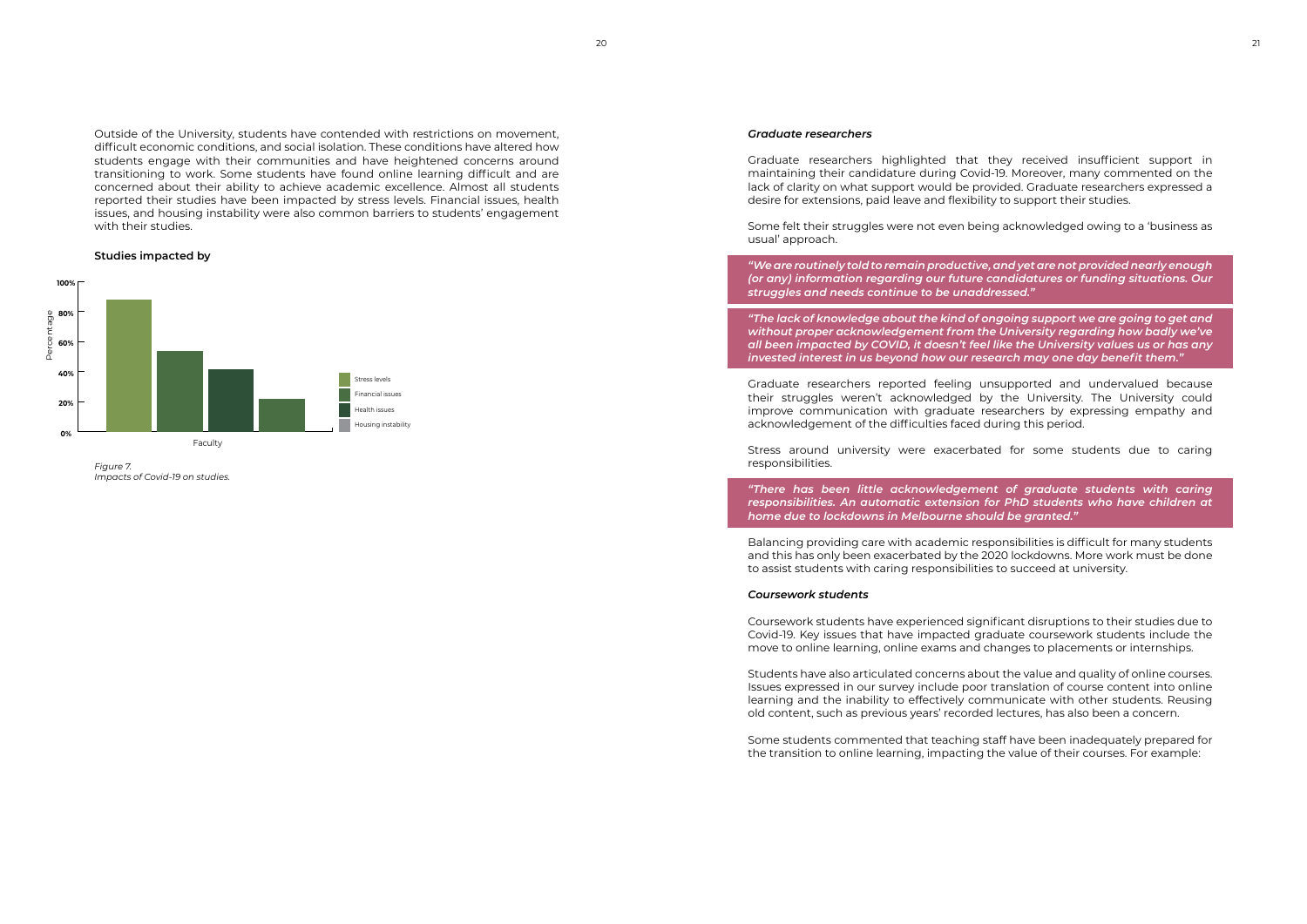<span id="page-11-0"></span>*"My studies got impacted by overwhelmingness of the situation and transition of in-campus study to a fully online mode. It was, and it is, a bit hard to cope with it! One of the reasons is that staff do not know much about this new scheme and are sometimes confused and transfer this confusion to students."*

While the move to online learning was sudden and unexpected, students were not adequately supported through the process. This has affected academic outcomes and wellbeing.

Students experienced loneliness, financial hardship and uncertainty about the future during Covid-19. To enable students to transition back to campus in 2021, the University must ensure that appropriate support services are in place.

### **Recommendations for GSA**

• GSA should work with students, including international students, to increase

• GSA should continue to host events to provide opportunities for graduate students

• GSA should continue to facilitate student-led opportunities to form social

- awareness and accessibility of counselling.
- to form social connections.
- connections through Grad Groups.
- leadership opportunities and volunteering opportunities.

• GSA should support students' employability by offering leadership training,

### **Recommendations for University of Melbourne**

• Improving training for all student-facing staff to identify and assist students who

• Improving access to support services across the University, including reducing

- The University should support students' emotional wellbeing using a whole-ofinstitution approach to mental health. This includes:
- Participating in the National University Mental Health Framework
- indicate poor mental health
- Improving mental health awareness and literacy among students
- counselling waiting lists
- Investigating options for long-term psychological support for students
- ensure students' needs are met
- parents.
- Addressing institutional structural issues that can affect student wellbeing.

• Undertaking a student evaluation of Student Equity and Disability Support to

• Deliver extension and special consideration processes that are student-centred, rather than punitive. This should include ongoing special consideration for student

The University should make improvements to students' social wellbeing by:

• Supporting student associations to deliver student-led social and extracurricular

- Providing spaces for informal socialisation across the University
- opportunities
- children to get involved in the University community
- Applying a holistic approach to graduate student life.

• Providing occasional childcare on campus to support students with young

# **Recommendations**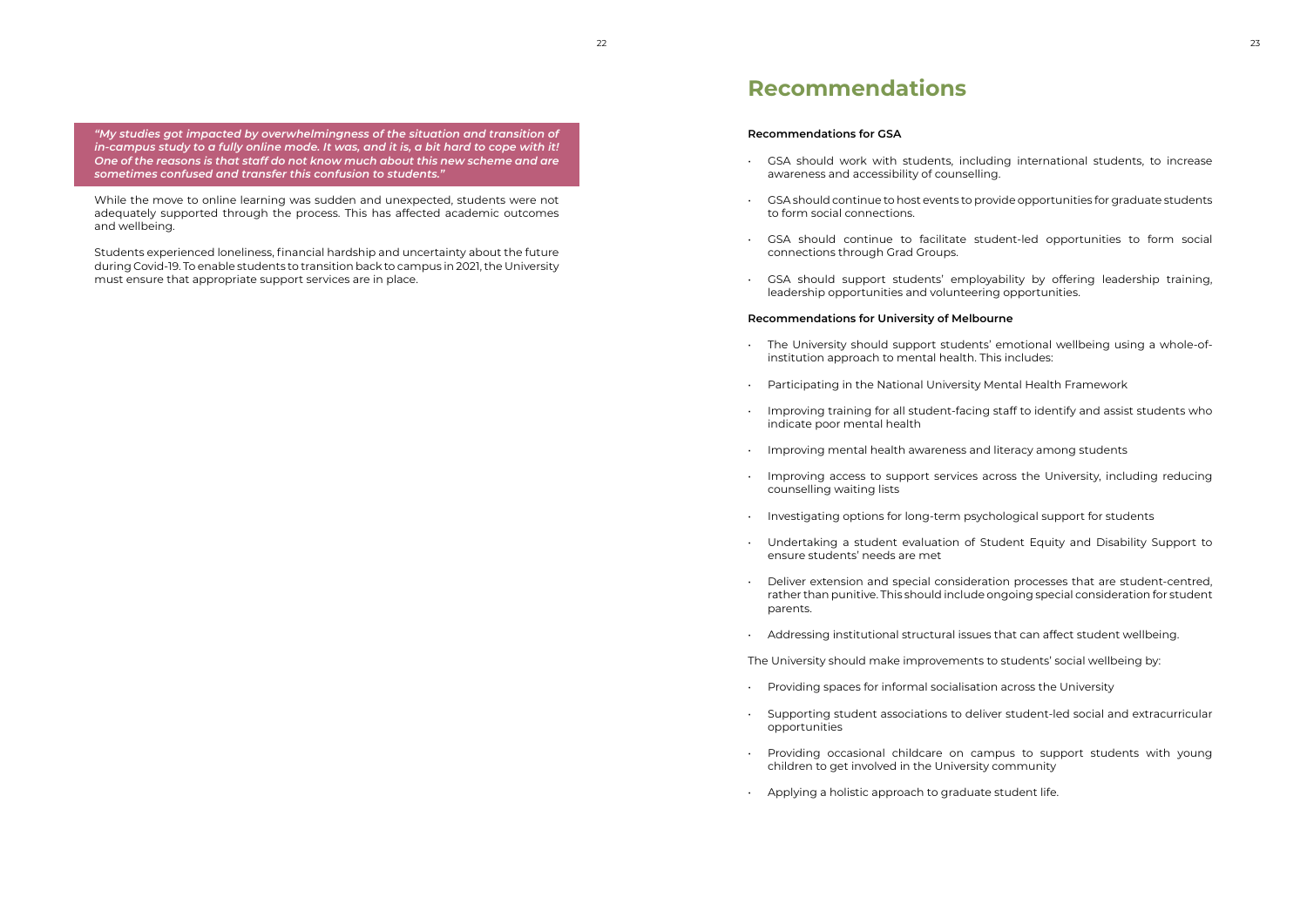- <span id="page-12-0"></span>• Supporting student associations to deliver student-led social and extracurricular opportunities
- Providing occasional childcare on campus to support students with young children to get involved in the University community
- Applying a holistic approach to graduate student life.

Australian Technology Network of Universities (ATN) 2018, Building graduate resilience for the disrupted future of the 21st century, accessed from https://www.atn.edu.au/ siteassets/industry-collaboration/2017-atn-learning-and-teaching-grant-final-reportcertified.pdf

Barry, KM, Woods, M, Martin, A, Stirling, C, and Warnecke, E 2019, A randomized controlled trial of the effects of mindfulness practice on doctoral candidate psychological status, *Journal of American College Health*, vol. 67, no. 4, pp. 299 – 307

Barry, KM, Woods, M, Warnecke, E, Stirling, C, and Martin, A 2018, Psychological health of doctoral candidates, study-related challenges and perceived performance, *Higher Education Research and Development*, vol. 37, no. 3, pp. 468 – 483

Borland, J and Charlton, A 2020, The Australian Labour Market and the Early Impact of COVID‐19: An Assessment. *The Australian Economic Review*, 53: 297-324

Chancellery Academic 2019, Student Life at the University of Melbourne White Paper: A Strategy for Undergraduate Student Life, accessed from https://provost.unimelb. edu.au/\_\_data/assets/pdf\_file/0017/3218030/Student-Life-White-Paper.pdf.

Council of Australian Postgraduate Associations (CAPA) 2019, Submission to Royal Commission into Victoria's Mental Health System, accessed from http://www.capa. edu.au/submission-royal-commission-victorias-mental-health-system/

Eckberg, N, Pidgeon, AM, and Magyar, H 2017, Examining the psychosocial and academic factors predicting depression and anxiety symptomology across first-year and later-year university students, *European Scientific Journal*, vol. 13, no. 17

Guthrie, S, Lichten, CA, van Belle, J, Ball, S, Knack, A, and Hofman, J 2017, Understanding mental health in the research environment, RAND Corporation, accessed from https:// www.rand.org/pubs/research\_reports/RR2022.html

Holdsworth, S, Turner, M, and Scott-Young, CM 2018, Not drowning, waving. Resilience and university: A student perspective, *Studies in Higher Education*, vol. 43, no. 11, pp. 1837 – 1853

Mackie, SA, and Bates, GW 2019, Contribution of the doctoral education environment to PhD candidates' mental health problems: a scoping review, *Higher Education Research and Development*, vol. 38, no. 3, pp. 565 – 578

McGillivray, CJ, and Pidgeon, AM 2015, Resilience attributes among university students: A comparative study of psychological distress, sleep disturbances and mindfulness, *European Scientific Journal*, vol. 11, no. 5, pp. 33 – 48

McIntyre, JC, Worsley, J, Corcoran, R, Harrison Woods, P, and Bentall, RP 2018, Academic and non-academic predictors of student psychological distress: the role of social identity and loneliness, *Journal of Mental Health*, vol. 27, no. 3, pp. 230 – 239

Pidgeon, AM, Rowe, NF, Stapleton, P, Magyar, HB, and Lo, BCY 2014, Examining characteristics of resilience among university students: An international study, *Open* 

### **References**